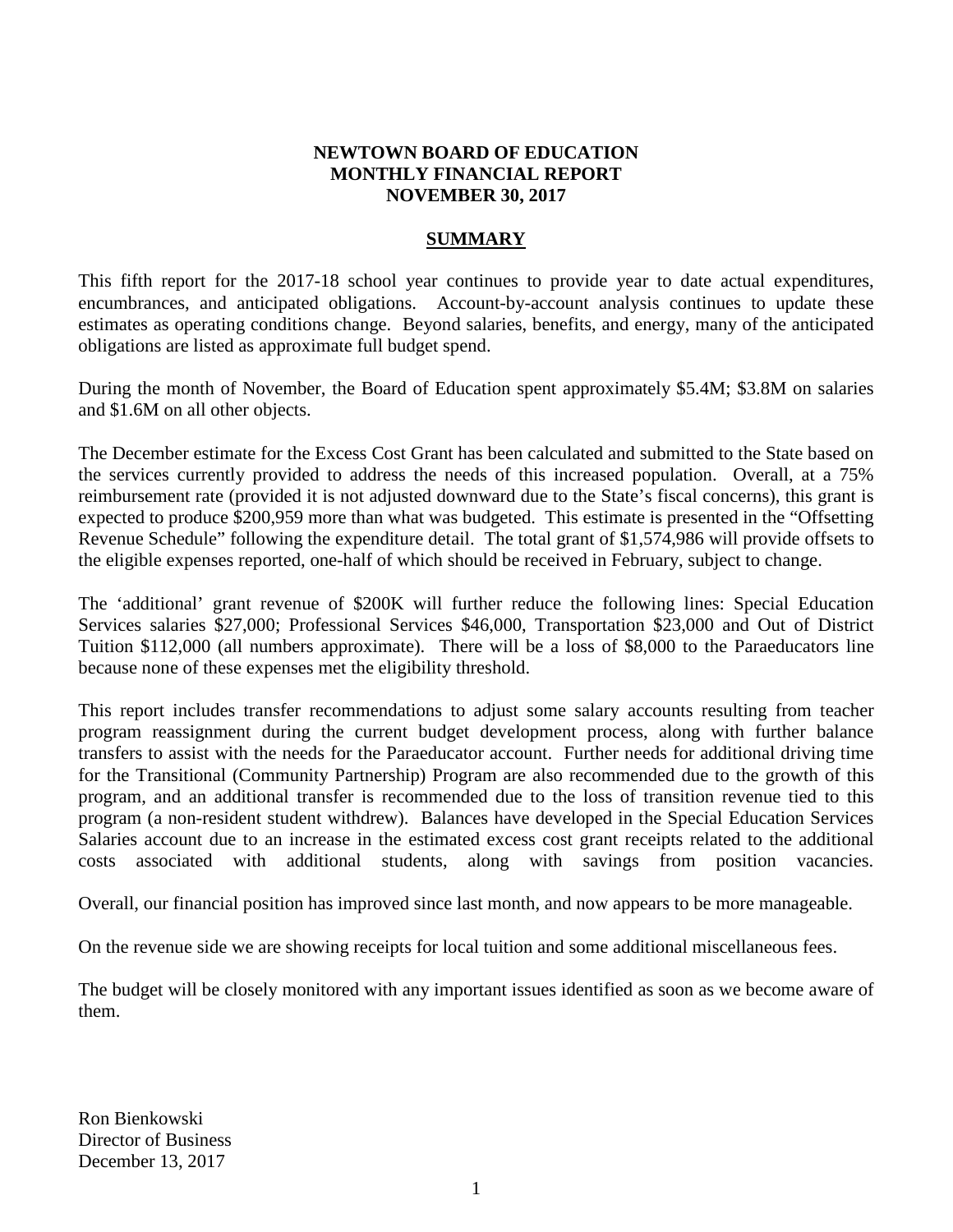## **TERMS AND DEFINITIONS**

The Newtown Board of Education's Monthly Financial Report provides summary financial information in the following areas:

- Object Code a service or commodity obtained as the result of a specific expenditure defined by eight categories: Salaries, Employee Benefits, Professional Services, Purchased Property Services, Other Purchased Services, Supplies, Property, and Miscellaneous.
- Expense Category further defines the type of expense by Object Code
- Expended 2016-17 unaudited expenditures from the prior fiscal year (for comparison purposes)
- Approved Budget indicates a town approved financial plan used by the school district to achieve its goals and objectives.
- **THE TRANSFER** identified specific cross object codes requiring adjustments to provide adequate funding for the fiscal period. This includes all transfers made to date. (None at this time)
- Current Transfers identifies the recommended cross object codes for current month action. (None proposed at this time)
- Current Budget adjusts the Approved Budget calculating adjustments  $(+)$  or  $-)$  to the identified object codes.
- Year-To-Date Expended indicates the actual amount of cumulative expenditures processed by the school district through the month-end date indicated on the monthly budget summary report.
- Encumbered indicates approved financial obligations of the school district as a result of employee salary contracts, purchasing agreements, purchase orders, or other identified obligations not processed for payment by the date indicated on the monthly budget summary report.
- Balance calculates object code account balances subtracting expenditures and encumbrances from the current budget amount indicating accounts with unobligated balances or shortages.
- Anticipated Obligation is a column which provides a method to forecast expense category fund balances that have not been approved via an encumbrance, but are anticipated to be expended or remain with an account balance to maintain the overall budget funding level. Receivable revenue (i.e., grants) are included in this column which has the effect of netting the expected expenditure.
- Projected Balance calculates the object code balances subtracting the Anticipated Obligations. These balances will move up and down as information is known and or decisions are anticipated or made about current and projected needs of the district.

The monthly budget summary report also provides financial information on the State of Connecticut grant reimbursement programs (Excess Cost and Agency Placement Grants and Magnet Grant Transportation). These reimbursement grants/programs are used to supplement local school district budget programs as follows: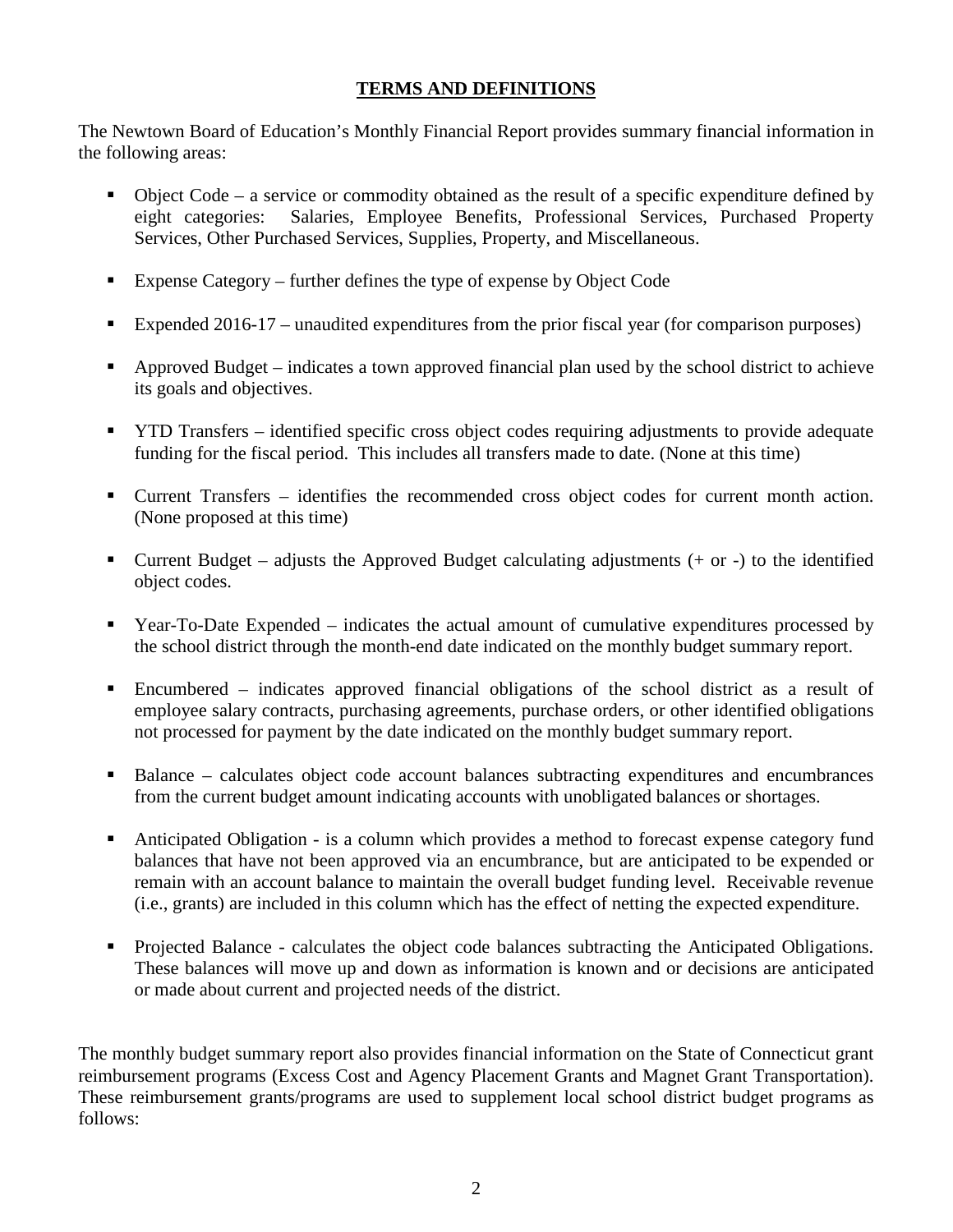Excess Cost Grant – (Current Formula) this State of Connecticut reimbursement grant is used to support local school districts for education costs of identified special education students whose annual education costs exceed local prior year per pupil expenditure by 4 ½. Students placed by the Department of Child and Family Services (DCF) are reimbursed after the school district has met the prior year's per pupil expenditure. School districts report these costs annually in December and March of each fiscal year. State of Connecticut grant calculations are determined by reimbursing eligible costs (60%-100%) based on the SDE grant allocation and all other town submittals.

Magnet Transportation Grant – provides reimbursement of \$1,300 for local students attending approved Magnet school programs. The budgeted grant is \$62,400 for this year.

The last portion of the monthly budget summary reports school generated revenue that are anticipated revenue to the Town of Newtown. Fees and charges include:

- Local Tuition amounts the board receives from non-residents who pay tuition to attend Newtown schools. Primarily from staff members.
- High school fees for three identified programs 1) high school sports participation fees, 2) parking permit fees and 3) child development fees.
- The final revenue is miscellaneous fees, which constitute refunds, rebates, prior year claims, etc.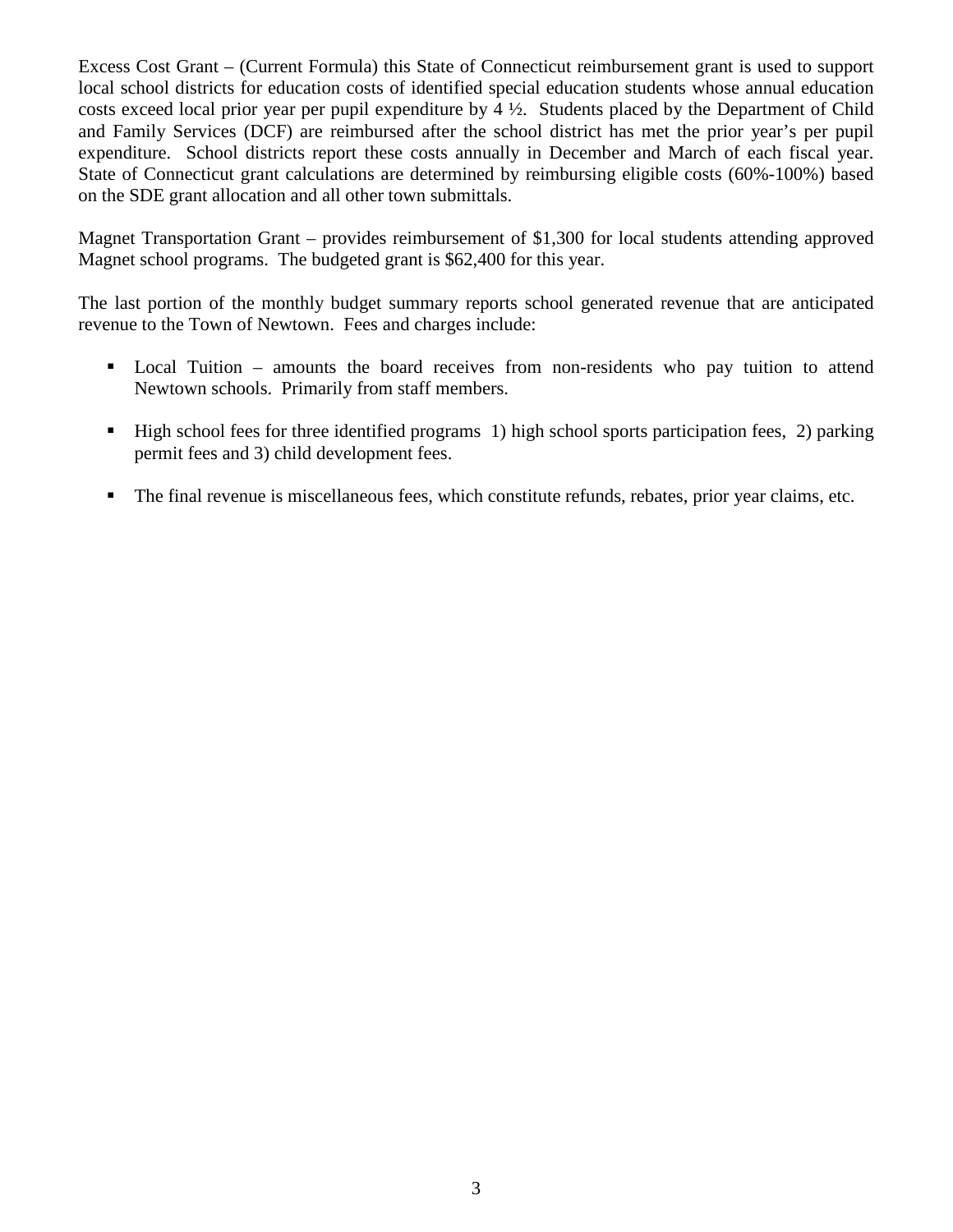### 2017-18 BUDGET SUMMARY REPORT

| <b>OBJECT</b><br><b>CODE</b> | <b>EXPENSE CATEGORY</b>                                                                     |               | <b>EXPENDED</b><br>2016 - 2017 |              | <b>APPROVED</b><br><b>BUDGET</b> | <b>YTD</b><br><b>TRANSFERS</b><br>$2017 - 2018$ | <b>CURRENT</b><br><b>TRANSFERS</b> |        | <b>CURRENT</b><br><b>BUDGET</b> | <b>YTD</b><br><b>EXPENDITURE</b> | <b>ENCUMBER</b>                        |      | <b>BALANCE</b>                  |    | <b>ANTICIPATED PROJECTED</b><br><b>OBLIGATIONS</b> |              | <b>BALANCE</b> |
|------------------------------|---------------------------------------------------------------------------------------------|---------------|--------------------------------|--------------|----------------------------------|-------------------------------------------------|------------------------------------|--------|---------------------------------|----------------------------------|----------------------------------------|------|---------------------------------|----|----------------------------------------------------|--------------|----------------|
|                              | <b>GENERAL FUND BUDGET</b>                                                                  |               |                                |              |                                  |                                                 |                                    |        |                                 |                                  |                                        |      |                                 |    |                                                    |              |                |
| 100                          | <b>SALARIES</b>                                                                             | <sup>\$</sup> | 45,552,910   \$46,819,455 \$   |              |                                  | $(10,000)$ \$                                   |                                    |        | $-$ \$ 46,809,455 \$            | 14,085,773                       | $$31,590,969$ \$                       |      | $1,132,713$ \$                  |    | 1,347,647 \$                                       |              | (214, 934)     |
| 200                          | <b>EMPLOYEE BENEFITS</b>                                                                    | <sup>\$</sup> | 11.471.657                     |              | $$11,630,322$ \\$                | $(13,000)$ \$                                   |                                    |        | $-$ \$ 11,617,322 \$            | 5,865,682 \$                     | 4,588,066 \$                           |      | 1,163,574 \$                    |    | 1,194,477 \$                                       |              | (30,903)       |
| 300                          | <b>PROFESSIONAL SERVICES</b>                                                                | <sup>\$</sup> | 768,820                        | \$           | 863.121 \$                       |                                                 | $-$ \$                             | $- S$  | 863.121 \$                      | 304,644 \$                       | 228,676 \$                             |      | $329,801$ \$                    |    | 268,676 \$                                         |              | 61,125         |
| 400                          | PURCHASED PROPERTY SERV.                                                                    | <sup>\$</sup> | 2,349,864                      |              | $$1,877,822$ \\$                 |                                                 | $-$ \$                             | $-$ \$ | 1,877,822 \$                    | 932,642 \$                       | 446,546 \$                             |      | 498,634 \$                      |    | 499,330 \$                                         |              | (697)          |
| 500                          | <b>OTHER PURCHASED SERVICES</b>                                                             | \$            |                                |              |                                  | 23,000 \$                                       |                                    | $-$ \$ | 8,660,481 \$                    | 4,130,426 \$                     | 4,973,612 \$                           |      | $(443,556)$ \$                  |    | $(152,831)$ \$                                     |              | (290, 725)     |
| 600                          | <b>SUPPLIES</b>                                                                             | <sup>\$</sup> | 3,832,662                      |              | $$3,573,732$ \$                  |                                                 | $-$ \$                             | $-$ \$ | 3,573,732 \$                    | 1,257,169 \$                     | 117,416 \$                             |      | 2,199,147 \$                    |    | 2,205,466 \$                                       |              | (6,319)        |
| 700                          | <b>PROPERTY</b>                                                                             | <sup>\$</sup> | 874,846                        | \$           | 556,850 \$                       |                                                 | $-$ \$                             | $- S$  | 556,850 \$                      | 359,751 \$                       | $3,099$ \$                             |      | 194,000 \$                      |    | 191,354 \$                                         |              | 2,646          |
| 800                          | <b>MISCELLANEOUS</b>                                                                        | <sup>\$</sup> | 60,122                         | \$           | 68,655 \$                        |                                                 | $-$ \$                             | $-$ \$ | 68,655 \$                       | 49,673 \$                        | $1,668$ \$                             |      | 17,314 \$                       |    | 15,900 \$                                          |              | 1,414          |
|                              | <b>TOTAL GENERAL FUND BUDGET</b>                                                            | <sup>\$</sup> |                                |              | 73,567,123 \$72,995,957 \$       |                                                 | $-$ \$                             |        | $-$ \$ 74,027,438 \$            | 26,985,761                       | $$41,950,052 \quad $5,091,626 \quad $$ |      |                                 |    | 5,570,019 \$                                       |              | (478, 393)     |
|                              | <b>TRANSFER NON-LAPSING</b>                                                                 | $\mathbb{S}$  | 97,942                         |              |                                  |                                                 |                                    |        |                                 |                                  |                                        |      |                                 |    |                                                    |              |                |
|                              | <b>GRAND TOTAL</b>                                                                          | -S            | 73,665,065 \$72,995,957 \$     |              |                                  |                                                 | $-$ \$                             |        | $-$ \$ 74,027,438 \$            | 26,985,761                       | \$41,950,052                           | - \$ | 5,091,626                       | -8 | 5,570,019                                          | -S           | (478, 393)     |
|                              |                                                                                             |               | (Unaudited)                    |              |                                  |                                                 |                                    |        |                                 |                                  |                                        |      |                                 |    |                                                    |              |                |
|                              | Additional 'DUE" to Current Budget:<br>School Security Officer program - Transfer from Town |               |                                | <sup>S</sup> | 313,236                          |                                                 |                                    |        |                                 |                                  |                                        |      |                                 |    |                                                    | $\mathbb{S}$ | 313,236        |
|                              | <b>Revised Total General Fund Budget</b>                                                    |               |                                |              | $$73,309,193$ \;                 |                                                 | $-$ \$                             |        | $-$ \$ 74,027,438 \$            | 26,985,761                       | \$41,950,052                           | -85  | $5,091,626$ \$                  |    | 5,570,019                                          |              | (165, 157)     |
|                              | Additional Appropriation to Operating Budget 11/15/17                                       |               |                                |              |                                  |                                                 |                                    |        | \$1,031,481                     |                                  |                                        |      | <b>Balance After Adjustment</b> |    |                                                    | \$           | (165, 157)     |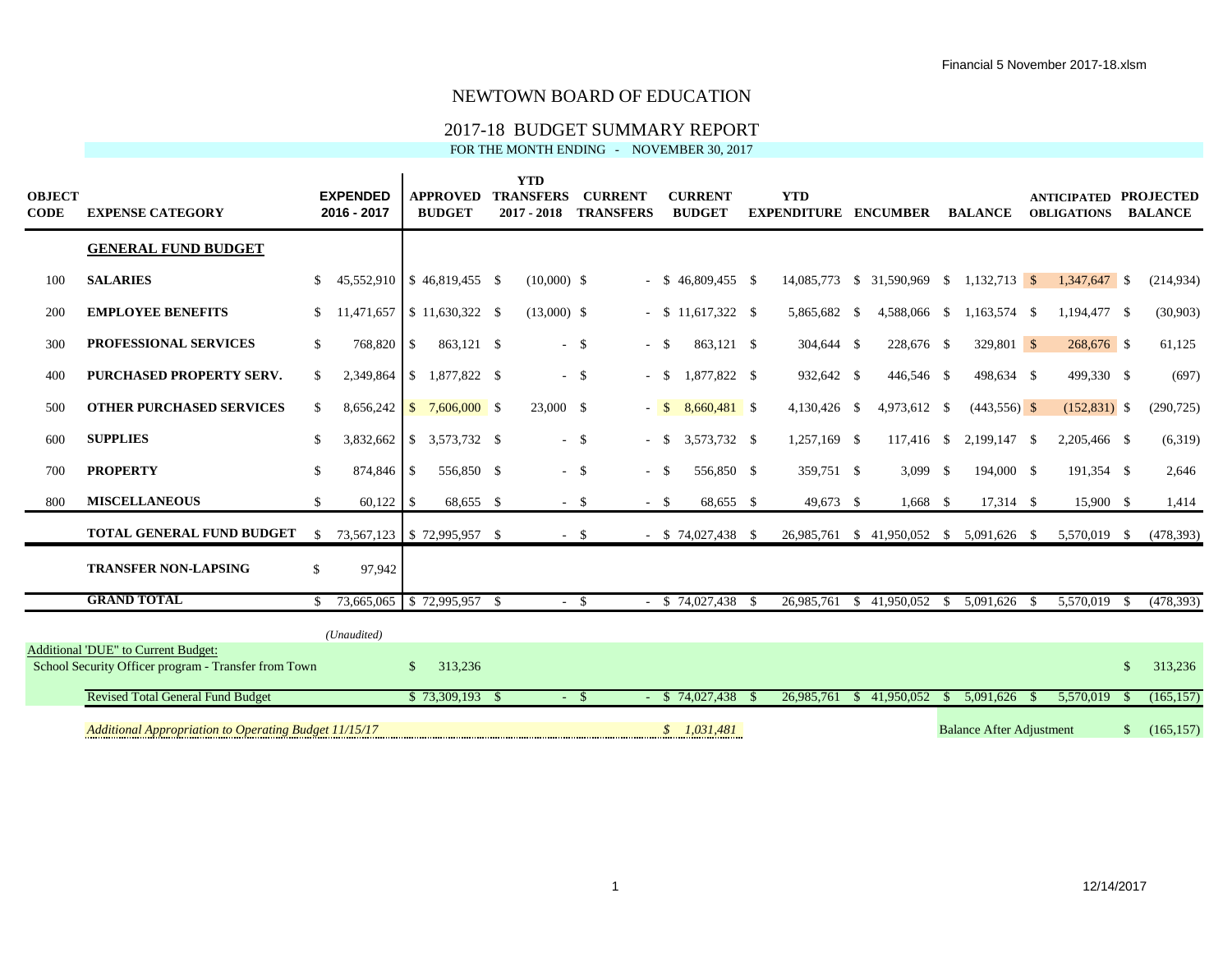#### 2017-18 BUDGET SUMMARY REPORT

| <b>OBJECT</b><br><b>CODE</b> | <b>EXPENSE CATEGORY</b>                     |               | <b>EXPENDED</b><br>2016 - 2017 |               | <b>APPROVED</b><br><b>BUDGET</b> | <b>YTD</b><br><b>TRANSFERS</b><br>$2017 - 2018$ | <b>CURRENT</b><br><b>TRANSFERS</b> |              | <b>CURRENT</b><br><b>BUDGET</b> | <b>YTD</b><br><b>EXPENDITURE ENCUMBER</b> |          |                             |        | <b>BALANCE</b>      |        | <b>ANTICIPATED PROJECTED</b><br><b>OBLIGATIONS</b> |        | <b>BALANCE</b> |
|------------------------------|---------------------------------------------|---------------|--------------------------------|---------------|----------------------------------|-------------------------------------------------|------------------------------------|--------------|---------------------------------|-------------------------------------------|----------|-----------------------------|--------|---------------------|--------|----------------------------------------------------|--------|----------------|
| 100                          | <b>SALARIES</b>                             |               |                                |               |                                  |                                                 |                                    |              |                                 |                                           |          |                             |        |                     |        |                                                    |        |                |
|                              | <b>Administrative Salaries</b>              | S.            | 3,433,535                      |               | $$3,506,802$ \$                  | 56,863                                          |                                    |              | 3,563,665 \$                    | 1.400.283                                 | <b>S</b> | 2.160.081 \$                |        | $3,301$ \$          |        | $3,300$ \$                                         |        |                |
|                              | Teachers & Specialists Salaries             | <sup>\$</sup> | 29,759,570                     |               | $$30,400,715$ \ \$               | (75, 566)                                       |                                    |              | $$30.325.149$ \ \$              | 8,222,434                                 |          | $$22.021.162$ \ \$          |        | 81.553 \$           |        | 80,447 \$                                          |        | 1,106          |
|                              | <b>Early Retirement</b>                     | -S            | 84,500                         | -\$           | 32,000 \$                        |                                                 |                                    |              | 32,000 \$                       | 32,000 \$                                 |          |                             | $-$ \$ |                     | $-$ \$ |                                                    | $-$ \$ |                |
|                              | Continuing Ed./Summer School                | \$            | 81,761                         | <b>S</b>      | 94,578 \$                        | (4,746)                                         |                                    | £.           | 89,832 \$                       | 59,095 \$                                 |          | 27,236 \$                   |        | 3,501 $\frac{1}{2}$ |        | $3,500$ \$                                         |        | -1             |
|                              | Homebound & Tutors Salaries                 | \$            | 192,562                        | <b>S</b>      | 256,604 \$                       |                                                 |                                    |              | 256,604 \$                      | 25,950 \$                                 |          | 65,935 \$                   |        | 164,719 \$          |        | 152,719 \$                                         |        | 12,000         |
|                              | <b>Certified Substitutes</b>                | \$            | 625,894                        | -\$           | 669,520 \$                       | (20,000)                                        |                                    |              | 649,520 \$                      | 170,976 \$                                |          | 187,035 \$                  |        | 291,509 \$          |        | 286,296 \$                                         |        | 5,213          |
|                              | Coaching/Activities                         | \$            | 552,865                        | -\$           | 579,338 \$                       |                                                 |                                    | £.           | 579,338 \$                      | 153,672 \$                                |          | 8,269 \$                    |        | 417,397 \$          |        | 417,397 \$                                         |        |                |
|                              | Staff & Program Development                 | \$            | 125,840                        | -\$           | 178,469 \$                       |                                                 |                                    |              | 178,469 \$                      | 89,537 \$                                 |          | 43,487 \$                   |        | 45,445 \$           |        | 44,945 \$                                          |        | 500            |
|                              | <b>CERTIFIED SALARIES</b>                   | \$            | 34,856,526                     |               | \$35,718,026 \$                  | $(43, 449)$ \$                                  |                                    |              | $-$ \$ 35,674,577 \$            |                                           |          | 10,153,946 \$ 24,513,206 \$ |        | $1,007,425$ \$      |        | 988,604 \$                                         |        | 18,821         |
|                              | Supervisors/Technology Salaries             | $\mathbb{S}$  | 777,355                        | <sup>\$</sup> | 791,595 \$                       | (13, 329)                                       |                                    | S.           | 778,266 \$                      | 298,699 \$                                |          | 438,055 \$                  |        | 41,513 \$           |        | 37,013 \$                                          |        | 4,500          |
|                              | Clerical & Secretarial salaries             | \$            | 2,127,342                      | \$            | 2,193,704 \$                     | (14, 618)                                       |                                    | S.           | 2,179,086 \$                    | 795,023 \$                                |          | 1,371,387 \$                |        | 12,676 \$           |        | $10,676$ \$                                        |        | 2,000          |
|                              | <b>Educational Assistants</b>               | -S            | 2,223,841                      | <sup>\$</sup> | 2,327,687 \$                     | 104,990 \$                                      | 13,000                             | $\mathbb{S}$ | 2,445,677 \$                    | 755,390 \$                                |          | 1,670,813 \$                |        | 19,474 \$           |        | 19,804 \$                                          |        | (330)          |
|                              | Nurses & Medical advisors                   | £.            | 725,625                        | -\$           | 737,830 \$                       | 2,767                                           |                                    | \$.          | 740,597 \$                      | 201,710 \$                                |          | 516,088 \$                  |        | 22,799 \$           |        | 21,999 \$                                          |        | 800            |
|                              | Custodial & Maint Salaries                  | $\mathcal{S}$ | 2,914,019                      | <sup>S</sup>  | 3.029.989 \$                     | 964                                             |                                    | \$           | 3.030.953 \$                    | 1,177,531 \$                              |          | 1,839,840 \$                |        | 13,582 \$           |        | $10,200$ \$                                        |        | 3,382          |
|                              | Non Certified Adj & Bus Drivers salaries \$ |               |                                | -S            | 71,792 \$                        | $(60,092)$ \$                                   | 15,000 \$                          |              | 26,700 \$                       | 8,185 \$                                  |          |                             | - \$   | 18,515 \$           |        | 18,389 \$                                          |        | 126            |
|                              | Career/Job salaries                         | \$            | 159,845                        | l \$          | 204,168 \$                       | $(28,079)$ \$                                   | 25,685 \$                          |              | 201,774 \$                      | $(8,713)$ \$                              |          | 167,271 \$                  |        | 43,216 \$           |        | $40,149$ \$                                        |        | 3,067          |
|                              | <b>Special Education Svcs Salaries</b>      | <sup>\$</sup> | 1,073,371                      | -\$           | 1,119,853 \$                     | 44,581 \$                                       | $(53,685)$ \$                      |              | 1.110.749 \$                    | 382,245 \$                                |          | 697,510 \$                  |        | $30,994$ \$         |        | 17,475 \$                                          |        | 13,519         |
|                              | Attendance & Security Salaries              | \$            | 320,558                        | -\$           | 317,169 \$                       | (14, 672)                                       |                                    | £.           | 302,497 \$                      | 189,420 \$                                |          | 374,372 \$                  |        | $(261,295)$ \$      |        | 4,732 \$                                           |        | (266, 027)     |
|                              | Extra Work - Non-Cert                       | <sup>\$</sup> | 122,759 \$                     |               | 80,352 \$                        | 14,937                                          |                                    |              | 95,289 \$                       | 48,850 \$                                 |          | $2,429$ \$                  |        | 44,010 \$           |        | 40,824 \$                                          |        | 3,186          |
|                              | Custodial & Maint. Overtime                 | <sup>\$</sup> | 225,822                        | -\$           | 191,290 \$                       |                                                 |                                    | \$.          | 191,290 \$                      | 76,270 \$                                 |          | $\overline{\phantom{a}}$    | - \$   | 115,020 \$          |        | 113,000 \$                                         |        | 2,020          |
|                              | Civic activities/Park & Rec                 | \$            | 25,847                         | -\$           | 36,000 \$                        | (4,000)                                         |                                    | \$           | 32,000 \$                       | $7,217$ \$                                |          |                             | $-$ \$ | 24,783 \$           |        | 24,783 \$                                          |        | (0)            |
|                              | NON-CERTIFIED SALARIES                      | \$.           | 10,696,384                     |               | $$11,101,429$ \\$                | 33,449 \$                                       |                                    |              | $-$ \$ 11,134,878 \$            | 3,931,827                                 | <b>S</b> | 7,077,763 \$                |        | 125,289 \$          |        | 359,044                                            | - \$   | (233,755)      |
|                              | <b>SUBTOTAL SALARIES</b>                    | \$            |                                |               | 45,552,910   \$46,819,455 \$     | $(10,000)$ \$                                   |                                    |              | $-$ \$ 46,809,455 \$            |                                           |          | 14,085,773 \$ 31,590,969 \$ |        | 1,132,713 \$        |        | 1,347,647                                          | - \$   | (214, 934)     |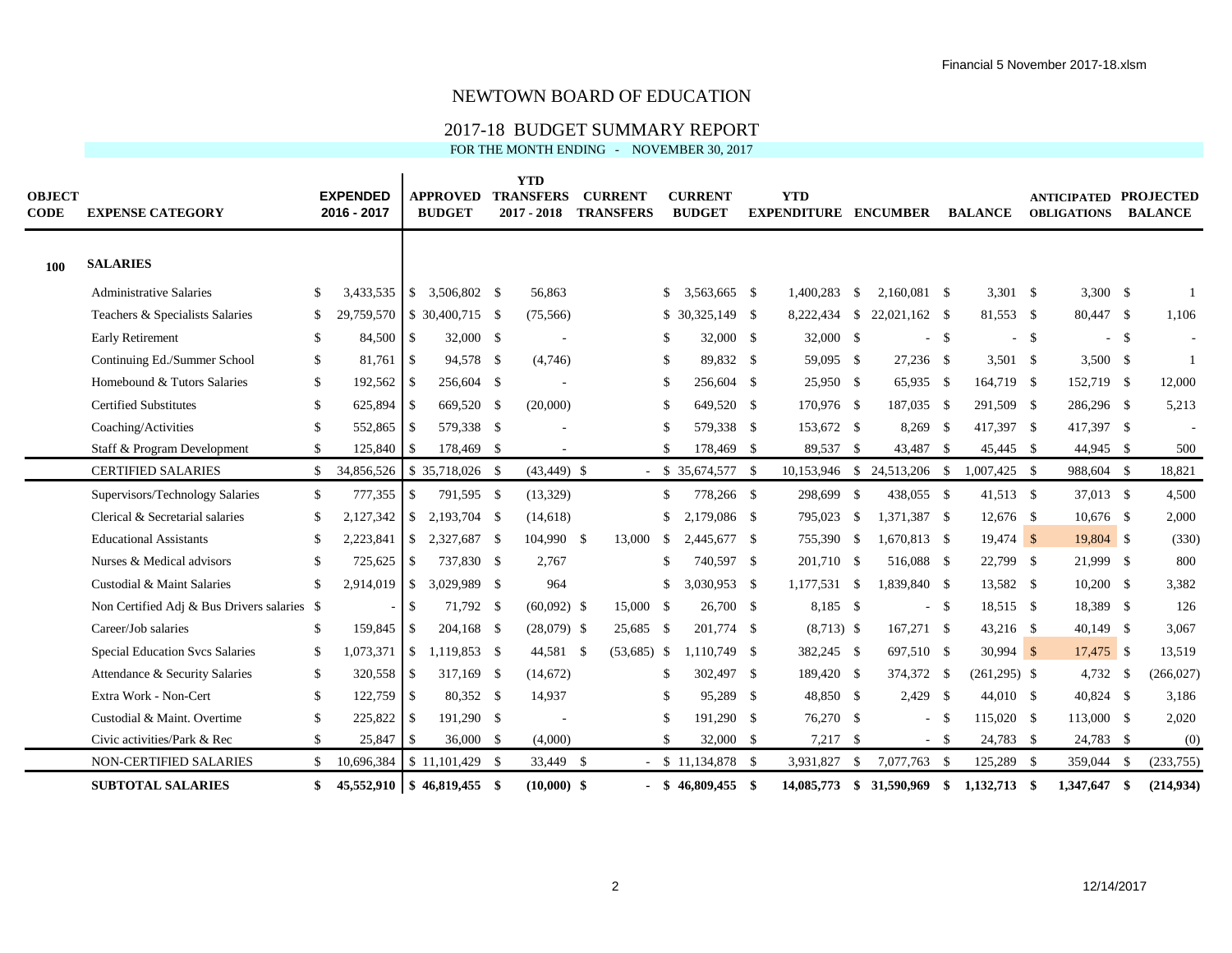### 2017-18 BUDGET SUMMARY REPORT

| <b>OBJECT</b><br><b>CODE</b> | <b>EXPENSE CATEGORY</b>              |               | <b>EXPENDED</b><br>2016 - 2017 |            | <b>APPROVED</b><br><b>BUDGET</b> | <b>YTD</b><br><b>TRANSFERS</b><br>$2017 - 2018$ | <b>CURRENT</b><br><b>TRANSFERS</b> |               | <b>CURRENT</b><br><b>BUDGET</b> | <b>YTD</b><br><b>EXPENDITURE</b> | <b>ENCUMBER</b> |           | <b>BALANCE</b> |      | <b>ANTICIPATED PROJECTED</b><br><b>OBLIGATIONS</b> |        | <b>BALANCE</b> |
|------------------------------|--------------------------------------|---------------|--------------------------------|------------|----------------------------------|-------------------------------------------------|------------------------------------|---------------|---------------------------------|----------------------------------|-----------------|-----------|----------------|------|----------------------------------------------------|--------|----------------|
| 200                          | <b>EMPLOYEE BENEFITS</b>             |               |                                |            |                                  |                                                 |                                    |               |                                 |                                  |                 |           |                |      |                                                    |        |                |
|                              | Medical & Dental Expenses            | S             | 8,829,669 \$                   |            | 8,835,482 \$                     |                                                 |                                    | S.            | 8,835,482 \$                    | 4,462,128 \$                     | 4,343,204 \$    |           | 30,150 \$      |      | 29,208 \$                                          |        | 942            |
|                              | Life Insurance                       | <sup>\$</sup> |                                |            | 86,329 \$                        |                                                 |                                    | <sup>\$</sup> | 86.329 \$                       | 35,191 \$                        |                 | $-$ \$    | 51,138 \$      |      | 50,845 \$                                          |        | 293            |
|                              | FICA & Medicare                      | <sup>\$</sup> | 1,391,811                      | $\vert$ \$ | 1,441,193 \$                     |                                                 |                                    | \$            | $1,441,193$ \$                  | 474,970 \$                       | $\sim$          | - \$      | 966,223 \$     |      | 981,223 \$                                         |        | (15,000)       |
|                              | Pensions                             | <sup>\$</sup> | $611,619$ \$                   |            | 662,888 \$                       |                                                 |                                    | -S            | 662,888 \$                      | 619,761 \$                       | $4,461$ \$      |           | 38,666 \$      |      | 59,052 \$                                          |        | (20, 386)      |
|                              | Unemployment & Employee Assist.      | \$            | 51,832 \$                      |            | 87,000 \$                        |                                                 |                                    | -S            | 87,000 \$                       | $11,032$ \$                      |                 | $-$ \$    | 75,968 \$      |      | 74,148 \$                                          |        | 1,820          |
|                              | <b>Workers Compensation</b>          | <sup>\$</sup> | 502,885 \$                     |            | 517,430 \$                       | (13,000)                                        |                                    |               | 504,430 \$                      | 262,600 \$                       | 240,401 \$      |           | $1,428$ \$     |      |                                                    | $-$ \$ | 1,428          |
|                              | <b>SUBTOTAL EMPLOYEE BENEFITS \$</b> |               | 11,471,657                     |            | $$11,630,322$ \$                 | $(13,000)$ \$                                   |                                    |               | $-$ \$ 11,617,322 \$            | 5,865,682 \$                     | 4,588,066       | $\bullet$ | 1,163,574 \$   |      | 1,194,477 \$                                       |        | (30,903)       |
| 300                          | <b>PROFESSIONAL SERVICES</b>         |               |                                |            |                                  |                                                 |                                    |               |                                 |                                  |                 |           |                |      |                                                    |        |                |
|                              | <b>Professional Services</b>         | <sup>\$</sup> | 575,862 \$                     |            | 614.472 \$                       |                                                 |                                    | <sup>\$</sup> | 614.472 \$                      | 205,952 \$                       | 215,213 \$      |           | $193,307$ \$   |      | 167,522 \$                                         |        | 25,785         |
|                              | Professional Educational Ser.        | <sup>\$</sup> | $192,957$ \$                   |            | 248,649 \$                       | $\sim$                                          |                                    | \$            | 248,649 \$                      | 98,692 \$                        | 13,463 \$       |           | 136,494 \$     |      | $101,154$ \$                                       |        | 35,340         |
|                              | <b>SUBTOTAL PROFESSIONAL SVCS \$</b> |               | 768,820 \$                     |            | 863,121 \$                       | $\sim$                                          | - \$                               | - \$          | 863,121 \$                      | 304,644 \$                       | 228,676 \$      |           | 329,801 \$     |      | 268,676 \$                                         |        | 61,125         |
| 400                          | <b>PURCHASED PROPERTY SVCS</b>       |               |                                |            |                                  |                                                 |                                    |               |                                 |                                  |                 |           |                |      |                                                    |        |                |
|                              | Buildings & Grounds Services         | \$            | 706,299 \$                     |            | 713,100 \$                       |                                                 |                                    | \$            | 713,100 \$                      | 420,943 \$                       | 213,168 \$      |           | 78,988 \$      |      | 75,823 \$                                          |        | 3,165          |
|                              | Utility Services - Water & Sewer     | \$            | $124,917$ \$                   |            | 127,464 \$                       | $\overline{\phantom{a}}$                        |                                    | <sup>\$</sup> | 127,464 \$                      | 58,402 \$                        |                 | $- S$     | 69,062 \$      |      | 75,862 \$                                          |        | (6,800)        |
|                              | Building, Site & Emergency Repairs   | \$            | 517,986 \$                     |            | 460,850 \$                       |                                                 |                                    | S             | 460,850 \$                      | 187,309 \$                       | 107,399 \$      |           | $166, 143$ \$  |      | 166,143 \$                                         |        | (0)            |
|                              | <b>Equipment Repairs</b>             | <sup>\$</sup> | $297,102$ \$                   |            | 279,712 \$                       | $\overline{\phantom{a}}$                        |                                    | \$            | 279,712 \$                      | 122,393 \$                       | 21,031 \$       |           | 136,288 \$     |      | 134,002 \$                                         |        | 2,286          |
|                              | Rentals - Building & Equipment       | \$            | $263,619$ \$                   |            | 272,923 \$                       |                                                 |                                    | <sup>\$</sup> | 272,923 \$                      | 119,821 \$                       | 104,949 \$      |           | 48,153 \$      |      | 47,500 \$                                          |        | 653            |
|                              | Building & Site Improvements         | <sup>\$</sup> | 439,942 \$                     |            | 23,773 \$                        |                                                 |                                    | \$            | 23,773 \$                       | 23,773 \$                        | $\sim$          | - \$      | $\sim$         | - \$ |                                                    | $-$ \$ |                |
|                              | <b>SUBTOTAL PUR. PROPERTY SER.</b>   |               |                                |            | 1.877.822 \$                     | $\blacksquare$                                  | -\$                                | - \$          | 1.877.822 \$                    | 932.642 \$                       | 446.546 \$      |           | 498.634 \$     |      | 499.330 \$                                         |        | (697)          |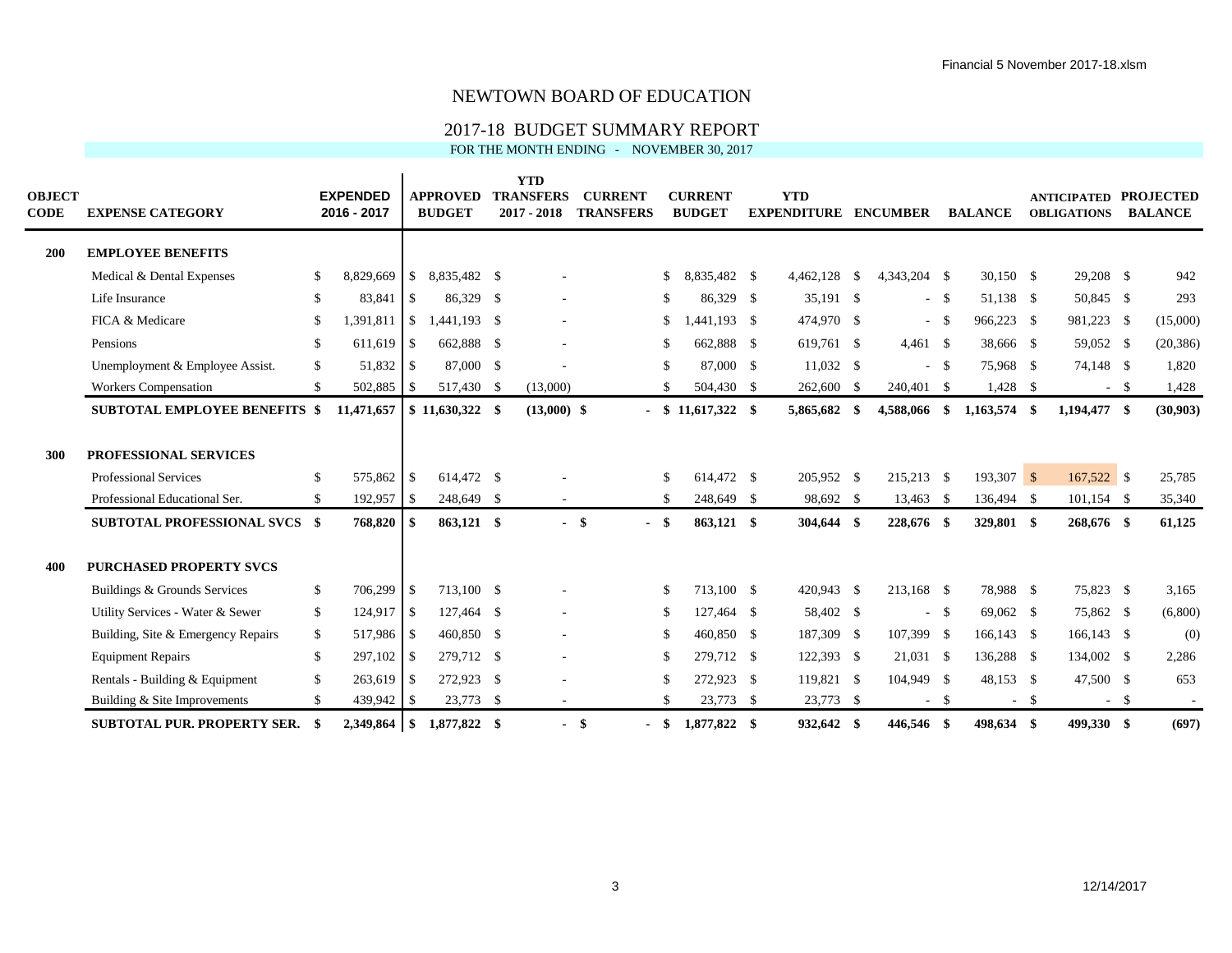### 2017-18 BUDGET SUMMARY REPORT

| <b>OBJECT</b><br><b>CODE</b> | <b>EXPENSE CATEGORY</b>                     |               | <b>EXPENDED</b><br>2016 - 2017 |               | <b>APPROVED</b><br><b>BUDGET</b> | <b>YTD</b><br><b>TRANSFERS</b><br>$2017 - 2018$ | <b>CURRENT</b><br><b>TRANSFERS</b> |               | <b>CURRENT</b><br><b>BUDGET</b> | <b>YTD</b><br><b>EXPENDITURE</b> |      | <b>ENCUMBER</b> |          | <b>BALANCE</b>      |      | <b>ANTICIPATED PROJECTED</b><br><b>OBLIGATIONS</b> | <b>BALANCE</b> |
|------------------------------|---------------------------------------------|---------------|--------------------------------|---------------|----------------------------------|-------------------------------------------------|------------------------------------|---------------|---------------------------------|----------------------------------|------|-----------------|----------|---------------------|------|----------------------------------------------------|----------------|
| 500                          | <b>OTHER PURCHASED SERVICES</b>             |               |                                |               |                                  |                                                 |                                    |               |                                 |                                  |      |                 |          |                     |      |                                                    |                |
|                              | <b>Contracted Services</b>                  | \$            | 468,842                        | -S            | 575,152 \$                       | 10,000                                          |                                    | S.            | 585,152 \$                      | 356,299 \$                       |      | 71,316 \$       |          | 157,537 \$          |      | 154,837 \$                                         | 2,700          |
|                              | <b>Transportation Services</b>              | <sup>\$</sup> | 4,196,264                      | <sup>S</sup>  | 4,212,681 \$                     |                                                 |                                    | \$            | $,212,681$ \$                   | 1,258,247                        | - \$ | 2.247.835 \$    |          | $706,599$ \$        |      | 695,207 \$                                         | 11,392         |
|                              | Insurance - Property & Liability            | \$            | 381,160 \$                     |               | 399,012 \$                       | 13,000                                          |                                    | \$            | 412,012 \$                      | 233,500 \$                       |      | 175,156 \$      |          | 3,355 $\frac{1}{2}$ |      | $2,148$ \$                                         | 1,207          |
|                              | Communications                              | \$            | 143,318 \$                     |               | 155,694 \$                       | $\overline{\phantom{a}}$                        |                                    | -S            | 155,694 \$                      | 69,517 \$                        |      | 75,536 \$       |          | 10,640 \$           |      | $9,685$ \$                                         | 955            |
|                              | <b>Printing Services</b>                    | S             | 32,951                         | -S            | 35,293 \$                        | $\overline{\phantom{a}}$                        |                                    | \$            | 35,293 \$                       | $6,063$ \$                       |      | 6,977           | - \$     | $22,254$ \$         |      | 21,669 \$                                          | 585            |
|                              | Tuition - Out of District                   | <sup>\$</sup> | 3,202,382                      | $\mathcal{S}$ | $2,014,771$ \$                   |                                                 |                                    | $\mathbb{S}$  | $3,046,252$ \$                  | 2,135,146 \$                     |      | 2,298,757       |          | $\{1,387,651\}$ \\$ |      | $(1,079,776)$ \$                                   | (307, 875)     |
|                              | Student Travel & Staff Mileage              | <sup>\$</sup> | $231,325$ \$                   |               | 213,397 \$                       |                                                 |                                    | $\mathcal{S}$ | 213,397 \$                      | 71,654 \$                        |      | 98,034          | <b>S</b> | 43,709 \$           |      | 43,399 \$                                          | 310            |
|                              | <b>SUBTOTAL OTHER PURCHASED SI \$</b>       |               | 8,656,242                      | \$            | 7,606,000 \$                     | $23,000$ \$                                     |                                    | - \$          | 8,660,481 \$                    | 4,130,426                        | - \$ | 4,973,612 \$    |          | $(443,556)$ \$      |      | $(152, 831)$ \$                                    | (290, 725)     |
| 600                          | <b>SUPPLIES</b>                             |               |                                |               |                                  |                                                 |                                    |               |                                 |                                  |      |                 |          |                     |      |                                                    |                |
|                              | <b>Instructional &amp; Library Supplies</b> | \$            | 834,174 \$                     |               | 777,524 \$                       |                                                 |                                    | \$            | 777,524 \$                      | 436,885 \$                       |      | $44,168$ \$     |          | 296,472 \$          |      | 292,172 \$                                         | 4,300          |
|                              | Software, Medical & Office Sup.             | \$            | 222,049 \$                     |               | 156,753 \$                       |                                                 |                                    | \$            | 156,753 \$                      | 41,534 \$                        |      | 26,425 \$       |          | 88,794 \$           |      | 86,394 \$                                          | 2,400          |
|                              | <b>Plant Supplies</b>                       | S             | 393,852 \$                     |               | 411,000 \$                       | $\sim$                                          |                                    | \$            | 411,000 \$                      | 136,605 \$                       |      | 45,071 \$       |          | 229,324 \$          |      | 225,824 \$                                         | 3,500          |
|                              | Electric                                    | S             | 1,282,498                      | -S            | 1,318,911 \$                     | $\overline{\phantom{a}}$                        |                                    | \$            | 1,318,911 \$                    | 461,332 \$                       |      |                 | $- S$    | 857,579 \$          |      | 885,708 \$                                         | (28, 129)      |
|                              | Propane & Natural Gas                       | S             | 357,111                        | l   \$        | 390,800 \$                       | $\overline{\phantom{a}}$                        |                                    | \$            | 390,800 \$                      | 64,357 \$                        |      |                 | $-$ \$   | 326,443 \$          |      | 303,698 \$                                         | 22,745         |
|                              | Fuel Oil                                    | -S            | $202,843$ \$                   |               | 278,980 \$                       |                                                 |                                    | \$            | 278,980 \$                      | 67,107 \$                        |      |                 | $-$ \$   | 211.873 \$          |      | 211,873 \$                                         |                |
|                              | Fuel For Vehicles & Equip.                  | S             | 198,134 \$                     |               | 213,742 \$                       |                                                 |                                    |               | 213,742 \$                      | 42,425 \$                        |      | $\sim$          | - \$     | 171,317 \$          |      | 182,452 \$                                         | (11, 135)      |
|                              | Textbooks                                   | -S            | 342,002 \$                     |               | $26,022$ \$                      | $\overline{\phantom{a}}$                        |                                    | \$            | 26,022 \$                       | $6,924$ \$                       |      | 1,753           | <b>S</b> | $17,345$ \$         |      | 17,345 \$                                          | (0)            |
|                              | <b>SUBTOTAL SUPPLIES</b>                    | \$            | $3,832,662$ \$                 |               | 3,573,732 \$                     | $\blacksquare$                                  | -\$                                | - \$          | 3,573,732 \$                    | 1.257.169 \$                     |      | $117,416$ \$    |          | 2,199,147           | - \$ | 2.205.466 \$                                       | (6,319)        |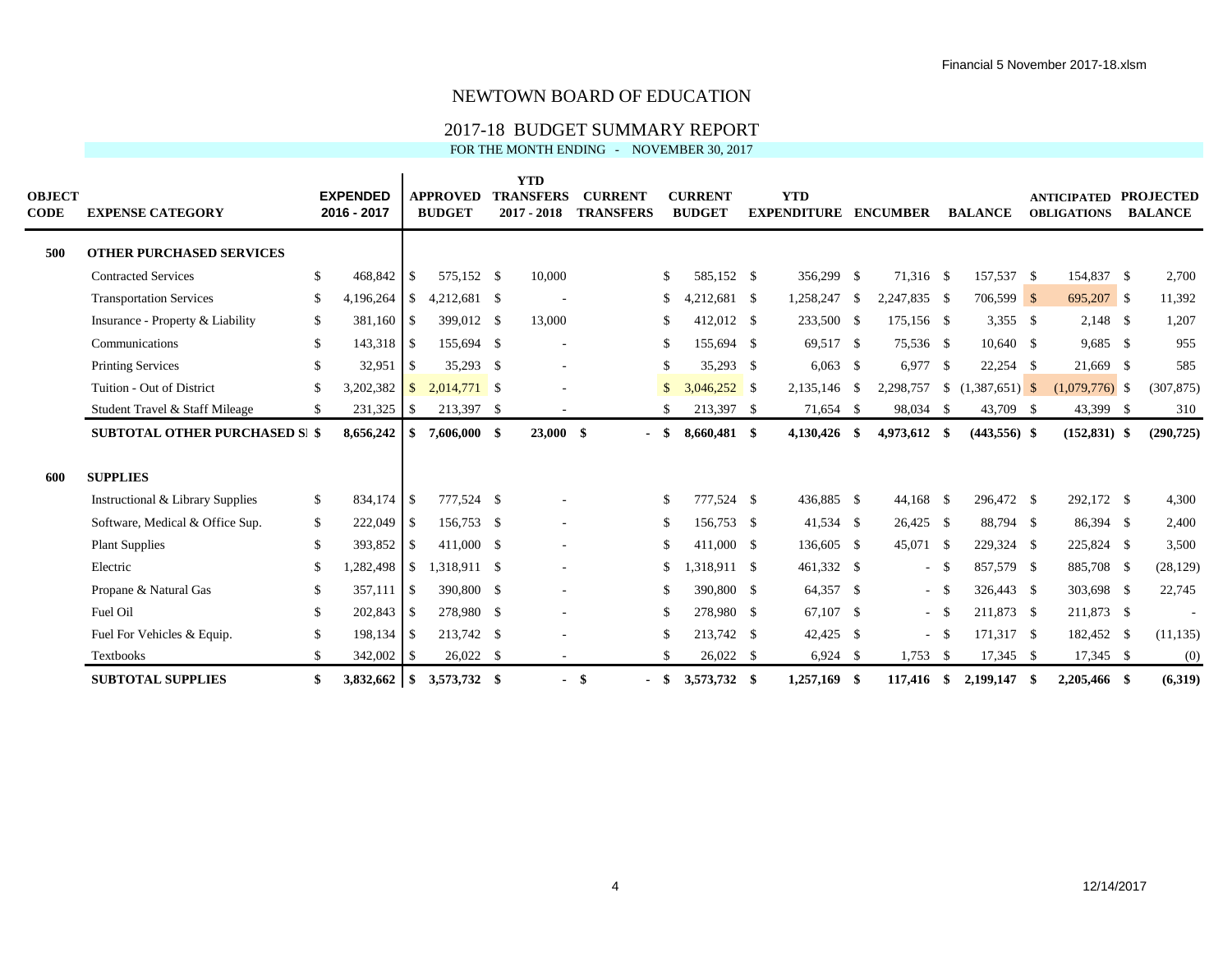### 2017-18 BUDGET SUMMARY REPORT

FOR THE MONTH ENDING - NOVEMBER 30, 2017

| <b>OBJECT</b><br><b>CODE</b> | <b>EXPENSE CATEGORY</b>       |     | <b>EXPENDED</b><br>2016 - 2017 |                | <b>APPROVED</b><br><b>BUDGET</b> |        | <b>YTD</b><br><b>TRANSFERS</b><br>$2017 - 2018$ |      | <b>CURRENT</b><br><b>TRANSFERS</b> |              | <b>CURRENT</b><br><b>BUDGET</b> |               | <b>YTD</b><br><b>EXPENDITURE</b> |        | <b>ENCUMBER</b> |        | <b>BALANCE</b> |        | <b>ANTICIPATED</b><br><b>OBLIGATIONS</b> |        | <b>PROJECTED</b><br><b>BALANCE</b> |
|------------------------------|-------------------------------|-----|--------------------------------|----------------|----------------------------------|--------|-------------------------------------------------|------|------------------------------------|--------------|---------------------------------|---------------|----------------------------------|--------|-----------------|--------|----------------|--------|------------------------------------------|--------|------------------------------------|
| 700                          | <b>PROPERTY</b>               |     |                                |                |                                  |        |                                                 |      |                                    |              |                                 |               |                                  |        |                 |        |                |        |                                          |        |                                    |
|                              | Capital Improvements (Sewers) | \$  | 218,541                        | $\overline{1}$ |                                  | $-$ \$ |                                                 |      |                                    | $\mathbb{S}$ | $\sim$                          | <sup>\$</sup> |                                  | $-$ \$ |                 | $-$ \$ |                | $-$ \$ |                                          | $-$ \$ |                                    |
|                              | Technology Equipment          | \$  | 528,360                        | -S             | 547,650 \$                       |        | $\overline{\phantom{a}}$                        |      |                                    | \$           | 547,650 \$                      |               | 355,230 \$                       |        | $1,774$ \$      |        | 190,646 \$     |        | 188,000 \$                               |        | 2,646                              |
|                              | Other Equipment               | S   |                                |                | 9,200                            | -S     | $\overline{\phantom{a}}$                        |      |                                    |              | 9,200                           | - \$          | $4,521$ \$                       |        | 1,325           | -S     | $3,354$ \$     |        | $3,354$ \$                               |        | $\mathbf{0}$                       |
|                              | <b>SUBTOTAL PROPERTY</b>      | SS. | 874,846 \$                     |                | 556,850 \$                       |        |                                                 | - \$ | - \$                               |              | 556,850 \$                      |               | 359,751 \$                       |        | $3,099$ \$      |        | 194,000 \$     |        | 191,354 \$                               |        | 2,646                              |
| 800                          | <b>MISCELLANEOUS</b>          |     |                                |                |                                  |        |                                                 |      |                                    |              |                                 |               |                                  |        |                 |        |                |        |                                          |        |                                    |
|                              | Memberships                   |     | 60,122                         | - \$           | 68,655 \$                        |        | $\overline{\phantom{a}}$                        |      |                                    | S.           | 68,655 \$                       |               | $49,673$ \$                      |        | 1,668           | - \$   | $17,314$ \$    |        | $15,900$ \$                              |        | 1,414                              |
|                              | <b>SUBTOTAL MISCELLANEOUS</b> | \$  | 60,122                         | - 36           | 68,655 \$                        |        |                                                 | - \$ | - \$                               |              | 68,655 \$                       |               | $49,673$ \$                      |        | $1,668$ \$      |        | $17,314$ \$    |        | 15,900 \$                                |        | 1,414                              |
|                              | <b>TOTAL LOCAL BUDGET</b>     |     | 73,567,123 \$72,995,957        |                |                                  | - SS   | $\blacksquare$                                  | - \$ |                                    |              | $-$ \$ 74,027,438 \$            |               | 26,985,761                       | SS.    | 41,950,052      | - 56   | 5,091,626 \$   |        | 5,570,019                                |        | (478, 393)                         |

*(Unaudited)* Addition 'DUE" to Current: **\$ 313,236** Balance After Adjustment **\$ (165,157)**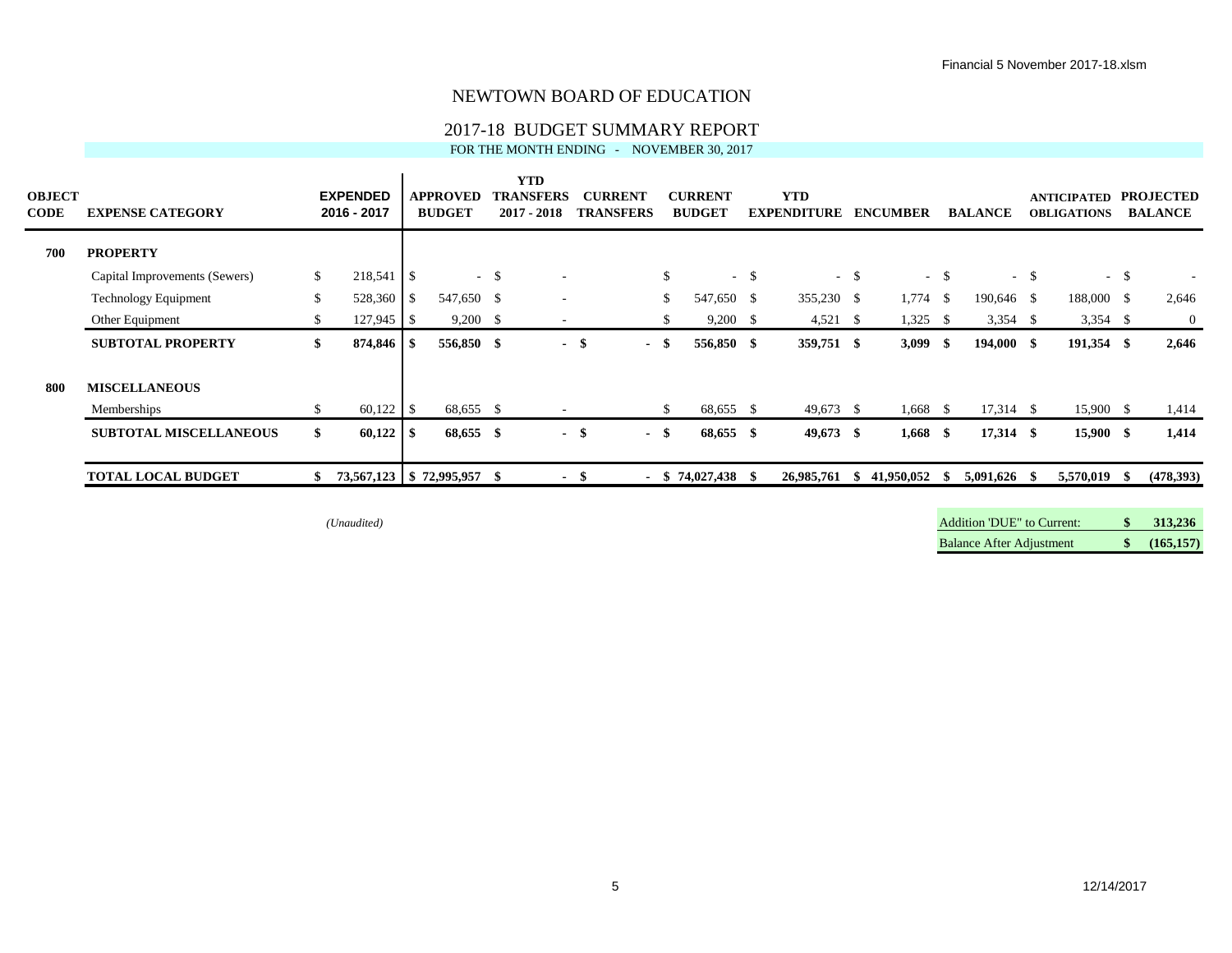#### 2017-18 BUDGET SUMMARY REPORT

|               |                         |                 |                 | YTD              |                  |                |                    |          |                |                       |                |
|---------------|-------------------------|-----------------|-----------------|------------------|------------------|----------------|--------------------|----------|----------------|-----------------------|----------------|
| <b>OBJECT</b> |                         | <b>EXPENDED</b> | <b>APPROVED</b> | <b>TRANSFERS</b> | <b>CURRENT</b>   | <b>CURRENT</b> | <b>YTD</b>         |          |                | ANTICIPATED PROJECTED |                |
| <b>CODE</b>   | <b>EXPENSE CATEGORY</b> | 2016 - 2017     | <b>BUDGET</b>   | 2017 - 2018      | <b>TRANSFERS</b> | <b>BUDGET</b>  | <b>EXPENDITURE</b> | ENCUMBER | <b>BALANCE</b> | <b>OBLIGATIONS</b>    | <b>BALANCE</b> |
|               |                         |                 |                 |                  |                  |                |                    |          |                |                       |                |

|                                                         | 2017-18<br><b>APPROVED</b> |                 |                | $\frac{0}{0}$   |
|---------------------------------------------------------|----------------------------|-----------------|----------------|-----------------|
| <b>BOARD OF EDUCATION FEES &amp; CHARGES - SERVICES</b> | <b>BUDGET</b>              | <b>RECEIVED</b> | <b>BALANCE</b> | <b>RECEIVED</b> |
| <b>LOCAL TUITION</b>                                    | \$30,800                   | \$12,674        | \$18,126       | 41.15%          |
| <b>HIGH SCHOOL FEES</b>                                 |                            |                 |                |                 |
| <b>PAY FOR PARTICIPATION IN SPORTS</b>                  | \$7,370                    | \$7,370         | \$0            | 100.00%         |
| <b>PARKING PERMITS</b>                                  | \$20,000                   | \$20,000        | \$0            | 100.00%         |
| <b>CHILD DEVELOPMENT</b>                                | \$8,000                    | \$8,000         | \$0            | 100.00%         |
|                                                         | \$35,370                   | \$35,370        | \$0            | 100.00%         |
| <b>MISCELLANEOUS FEES</b>                               | \$4,000                    | \$3,997         | \$3            | 99.92%          |
| TOTAL SCHOOL GENERATED FEES                             | \$70,170                   | \$52,041        | \$18,129       | 74.16%          |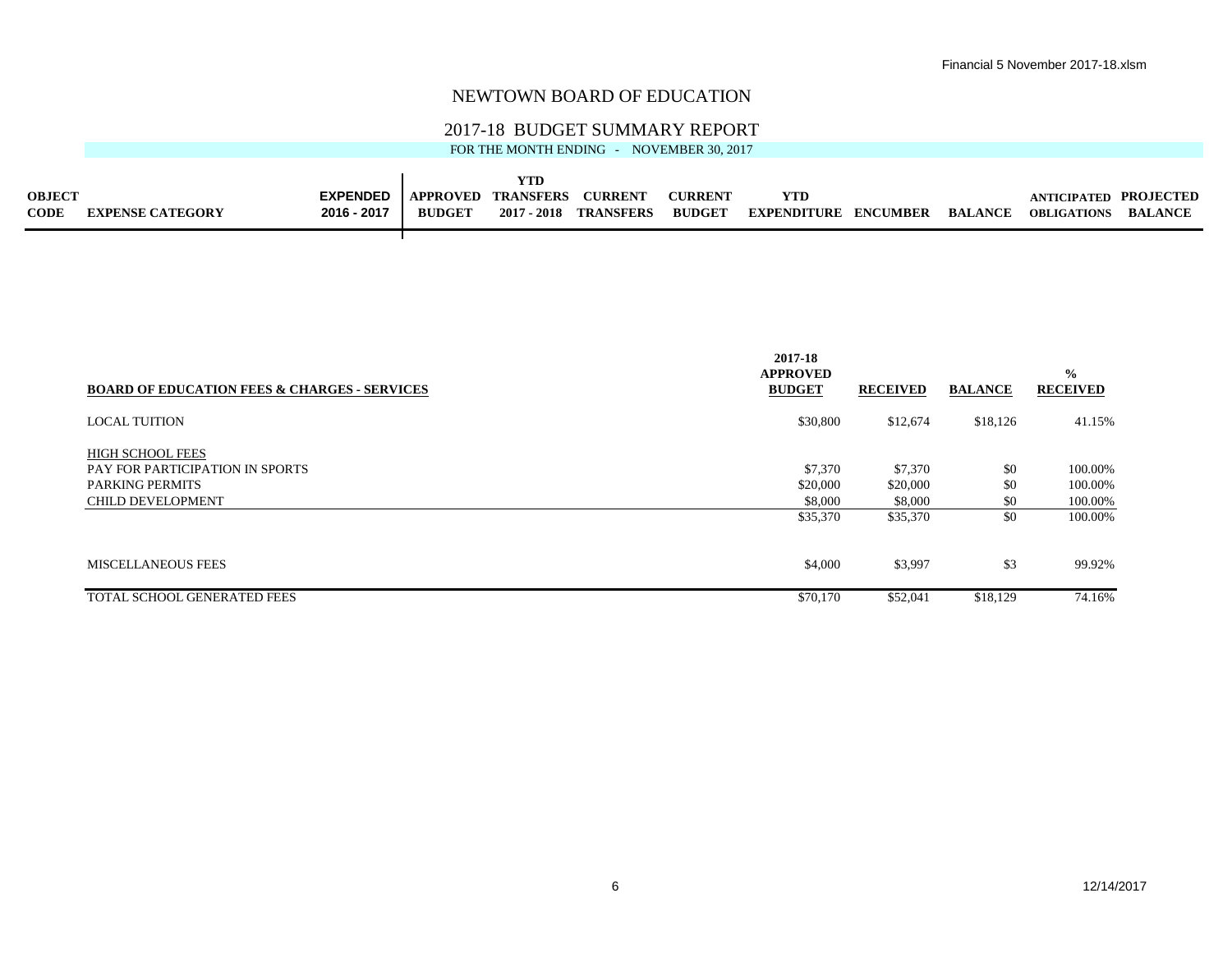## BUDGET SUMMARY REPORT

FOR THE MONTH ENDING - NOVEMBER 30, 2017

#### **OFFSETTING REVENUE INCLUDED IN ANTICIPATED OBLIGATIONS**

|     | <b>OBJECT EXPENSE CATEGORY</b>                                |              | <b>BUDGETED</b>      | <b>REVISION</b> |                                            | <b>REVISED BUDGET 1ST ESTIMATED</b> |               |                  |                    |                          | <b>FEB RECEIVED</b> | <b>MAY RECEIVED</b> |
|-----|---------------------------------------------------------------|--------------|----------------------|-----------------|--------------------------------------------|-------------------------------------|---------------|------------------|--------------------|--------------------------|---------------------|---------------------|
|     | <b>SALARIES</b>                                               |              |                      |                 |                                            |                                     |               |                  |                    |                          |                     |                     |
| 100 |                                                               | \$           | $(29,301)$ \$        |                 | $\mathcal{S}$                              | $(29,301)$ \$                       |               | $(48, 814)$ \$   |                    |                          |                     |                     |
| 200 | <b>EMPLOYEE BENEFITS</b>                                      | \$           | -\$                  |                 | $\mathcal{S}$                              |                                     | - \$          |                  | $\mathbf{s}$       |                          |                     |                     |
| 300 | PROFESSIONAL SERVICES                                         | \$           | $(10,490)$ \$        |                 | $\$\,$                                     | $(10,490)$ \$                       |               | $(56,686)$ \$    |                    |                          |                     |                     |
| 400 | PURCHASED PROPERTY SERV.                                      | \$           | \$                   |                 | $\boldsymbol{\mathsf{S}}$                  |                                     | - \$          |                  | $\mathbf{s}$       |                          | $\mathbf{\hat{S}}$  |                     |
| 500 | OTHER PURCHASED SERVICES                                      | \$           | $(2,365,717)$ \$     | 1,031,481       | $\boldsymbol{\mathsf{S}}$                  | $(1,334,236)$ \$                    |               | $(1,469,486)$ \$ |                    |                          | \$                  |                     |
| 600 | <b>SUPPLIES</b>                                               | \$           | \$<br>$\overline{a}$ |                 | \$                                         |                                     | $\mathcal{S}$ |                  | \$                 |                          | <sup>\$</sup>       |                     |
| 700 | <b>PROPERTY</b>                                               | \$           | \$                   |                 | \$                                         |                                     | \$            |                  | \$                 |                          | \$                  |                     |
| 800 | <b>MISCELLANEOUS</b>                                          |              | \$                   |                 | $\mathcal{S}$                              |                                     |               |                  | \$                 |                          | $\mathcal{S}$       | $\mathcal{S}$       |
|     | TOTAL GENERAL FUND BUDGET                                     | $\mathbb{S}$ | $(2,405,508)$ \$     | $1,031,481$ \$  |                                            | $(1,374,027)$ \$                    |               | $(1,574,986)$ \$ |                    | $-$ \$                   |                     | - \$                |
|     |                                                               |              |                      |                 |                                            |                                     |               |                  |                    |                          |                     |                     |
| 100 | <b>SALARIES</b>                                               |              |                      |                 |                                            |                                     |               |                  |                    |                          |                     |                     |
|     | <b>Administrative Salaries</b>                                | \$           |                      |                 | \$                                         |                                     |               |                  | \$                 |                          | $\mathcal{S}$       |                     |
|     | Teachers & Specialists Salaries                               |              |                      |                 | $\boldsymbol{\mathsf{S}}$                  |                                     |               |                  | $\mathbb{S}$       |                          |                     | $\mathbf{\hat{S}}$  |
|     | Early Retirement                                              |              |                      |                 | $\boldsymbol{\mathsf{S}}$<br>$\mathcal{S}$ |                                     |               |                  | \$                 |                          |                     |                     |
|     | Continuing Ed./Summer School<br>Homebound & Tutors Salaries   |              |                      |                 | $\mathcal{S}$                              |                                     |               |                  |                    |                          |                     |                     |
|     | <b>Certified Substitutes</b>                                  |              |                      |                 | $\mathcal{S}$                              |                                     |               |                  | \$                 |                          |                     |                     |
|     |                                                               |              |                      |                 | \$                                         |                                     |               |                  | $\mathbf{\$}$      |                          |                     |                     |
|     | Coaching/Activities<br>Staff & Program Development            | \$           |                      |                 | $\mathcal{S}$                              |                                     |               |                  | $\mathbf{\hat{S}}$ |                          |                     |                     |
|     | <b>CERTIFIED SALARIES</b>                                     | $\mathbb{S}$ | - \$                 | ÷.              | \$                                         | - \$                                |               |                  | -\$                | $\overline{\phantom{a}}$ | -\$                 | - \$                |
|     | Supervisors/Technology Salaries                               | \$           |                      |                 | \$                                         |                                     |               |                  | \$                 |                          |                     |                     |
|     | Clerical & Secretarial salaries                               |              |                      |                 | $\mathcal{S}$                              |                                     |               |                  | \$                 |                          |                     |                     |
|     | <b>Educational Assistants</b>                                 |              | $(12,715)$ \$        | ÷               | $\mathcal{S}$                              | $(12,715)$ \$                       |               | $(4,732)$ \$     |                    |                          | \$                  | -\$                 |
|     | Nurses & Medical advisors                                     |              |                      |                 | $\mathcal{S}$                              |                                     |               |                  | \$                 |                          | $\mathcal{S}$       | \$                  |
|     | Custodial & Maint Salaries                                    |              |                      |                 | $\mathcal{S}$                              |                                     |               |                  | <sup>\$</sup>      |                          |                     |                     |
|     | Non Certified Salary Adjustment                               |              |                      |                 | $\mathcal{S}$                              |                                     |               |                  |                    |                          |                     |                     |
|     | Career/Job salaries                                           |              |                      |                 | $\mathcal{S}$                              |                                     |               |                  |                    |                          |                     |                     |
|     | <b>Special Education Svcs Salaries</b>                        |              | $(16,586)$ \$        |                 | $\boldsymbol{\mathsf{S}}$                  | $(16,586)$ \$                       |               | (44,082)         | -\$                |                          | $\mathcal{S}$       | \$                  |
|     | Attendance & Security Salaries                                |              |                      |                 | $\mathcal{S}$                              |                                     |               |                  | \$                 |                          |                     | $\mathcal{S}$       |
|     | Extra Work - Non-Cert                                         |              |                      |                 | $\mathcal{S}$                              |                                     |               |                  | $\mathbf{\$}$      |                          |                     |                     |
|     | Custodial & Maint. Overtime                                   |              |                      |                 | \$                                         |                                     |               |                  | \$                 |                          |                     |                     |
|     | Civic activities/Park & Rec                                   | \$           |                      |                 | $\mathcal{S}$                              |                                     |               |                  | $\mathbb{S}$       |                          |                     |                     |
|     | NON-CERTIFIED SALARIES                                        | \$           | $(29,301)$ \$        |                 | $\mathcal{S}$                              | $(29,301)$ \$                       |               | $(48, 814)$ \$   |                    | $\overline{\phantom{0}}$ | $\mathcal{S}$       | $-$ \$              |
|     | <b>SUBTOTAL SALARIES</b>                                      | \$           | $(29,301)$ \$        |                 | \$                                         | $(29,301)$ \$                       |               | $(48, 814)$ \$   |                    | $-$ \$                   | $-$ \$              |                     |
| 200 | <b>EMPLOYEE BENEFITS</b><br><b>SUBTOTAL EMPLOYEE BENEFITS</b> | \$           | $-$ \$               |                 | $-$ \$                                     | $-$ \$                              |               | $-$ \$           |                    | $-$ \$                   | $-$ \$              |                     |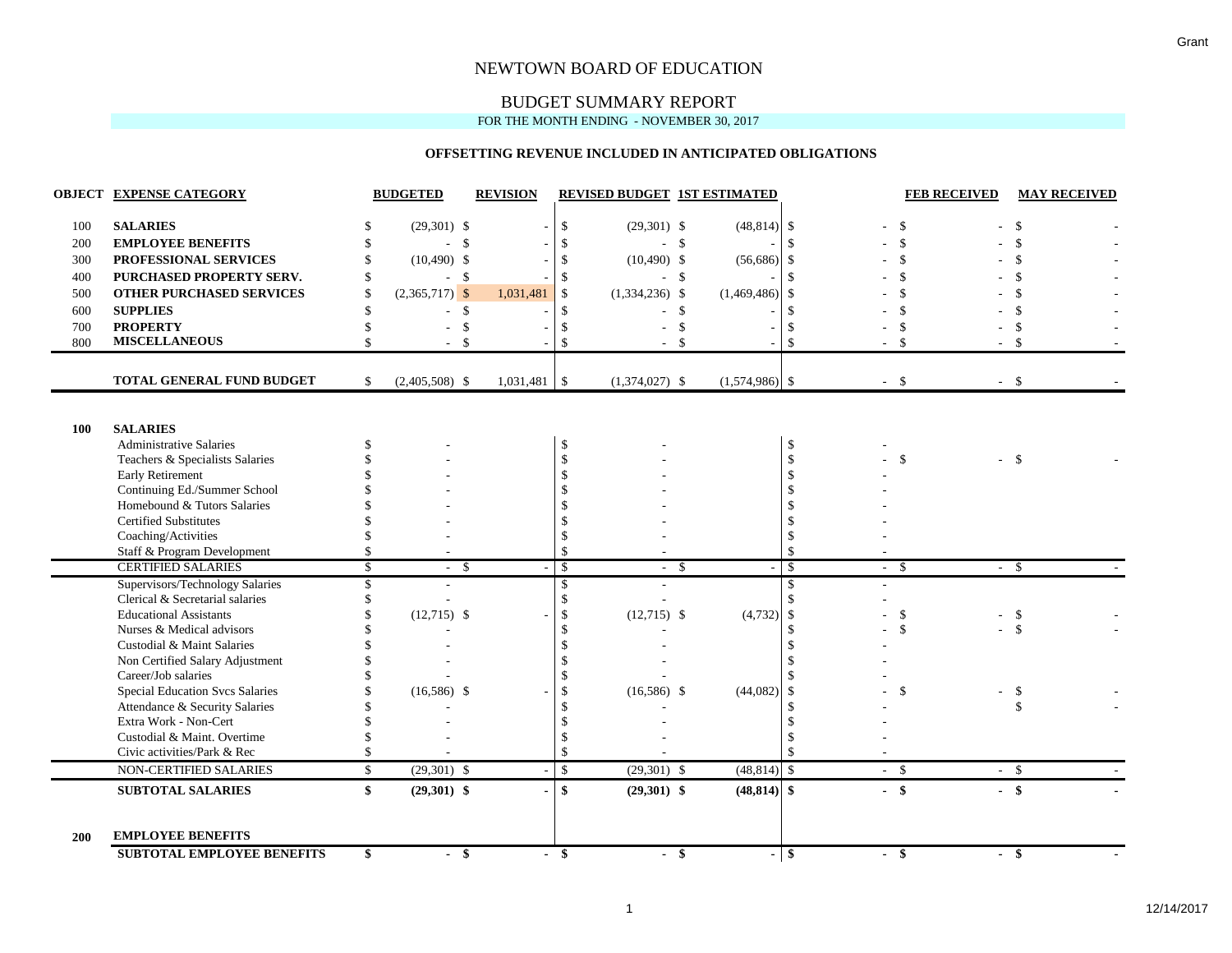#### FOR THE MONTH ENDING - NOVEMBER 30, 2017

#### **OFFSETTING REVENUE INCLUDED IN ANTICIPATED OBLIGATIONS**

| $(10,490)$ \$<br>$(10,490)$ \$<br>$-$ \$<br>$(311,657)$ \$<br>$(2,054,060)$ \$ | 1,031,481<br>1,031,481 | \$<br>$\mathbf{\$}$<br>\$<br>\$<br>\$<br><sup>\$</sup><br><sup>\$</sup><br>\$ | $(10, 490)$ \$<br>$(10, 490)$ \$<br>$(311, 657)$ \$<br>$(1,022,579)$ \$ | $(56,686)$ \$<br>$(56,686)$ \$<br>$(334, 335)$ \$<br>$(1,135,151)$ \$ | \$            | $-$ \$<br>$-$ \$<br>$-$ \$<br>-\$<br>-\$ | \$<br>$-$ \$<br>$-$ \$<br>S<br>-\$<br>-\$    |
|--------------------------------------------------------------------------------|------------------------|-------------------------------------------------------------------------------|-------------------------------------------------------------------------|-----------------------------------------------------------------------|---------------|------------------------------------------|----------------------------------------------|
|                                                                                |                        |                                                                               |                                                                         |                                                                       |               |                                          |                                              |
|                                                                                |                        |                                                                               |                                                                         |                                                                       |               |                                          |                                              |
|                                                                                |                        |                                                                               |                                                                         |                                                                       |               |                                          |                                              |
|                                                                                |                        |                                                                               |                                                                         |                                                                       |               |                                          |                                              |
|                                                                                |                        |                                                                               |                                                                         |                                                                       |               |                                          |                                              |
|                                                                                |                        |                                                                               |                                                                         |                                                                       |               |                                          |                                              |
|                                                                                |                        |                                                                               |                                                                         |                                                                       |               |                                          |                                              |
|                                                                                |                        |                                                                               |                                                                         |                                                                       |               |                                          |                                              |
|                                                                                |                        |                                                                               |                                                                         |                                                                       |               |                                          |                                              |
|                                                                                |                        |                                                                               |                                                                         |                                                                       |               |                                          |                                              |
|                                                                                |                        |                                                                               |                                                                         |                                                                       |               |                                          |                                              |
|                                                                                |                        |                                                                               |                                                                         |                                                                       |               |                                          |                                              |
|                                                                                |                        |                                                                               |                                                                         |                                                                       |               |                                          |                                              |
|                                                                                |                        |                                                                               |                                                                         |                                                                       |               |                                          |                                              |
| $(2,365,717)$ \$                                                               |                        | \$                                                                            | $(1,334,236)$ \$                                                        | $(1,469,486)$ \$                                                      |               | - \$                                     | - \$                                         |
|                                                                                |                        |                                                                               |                                                                         |                                                                       |               |                                          |                                              |
| $-$ \$                                                                         |                        | \$                                                                            | $-$ \$                                                                  |                                                                       | $\mathbf{s}$  | $-$ \$                                   | $-$ \$                                       |
|                                                                                |                        |                                                                               |                                                                         |                                                                       |               |                                          |                                              |
| $-$ \$                                                                         |                        | $\mathbf{s}$                                                                  | $-$ \$                                                                  |                                                                       | $\mathbf{\$}$ | $-$ \$                                   | $-$ \$                                       |
|                                                                                |                        |                                                                               |                                                                         |                                                                       |               |                                          |                                              |
|                                                                                |                        |                                                                               |                                                                         |                                                                       |               |                                          |                                              |
|                                                                                |                        | \$                                                                            |                                                                         |                                                                       | \$            | $-$ \$                                   | $-$ \$                                       |
|                                                                                |                        |                                                                               |                                                                         |                                                                       |               |                                          | $-$ \$                                       |
|                                                                                | $-$ \$                 | $(2,405,508)$ \$                                                              |                                                                         | $-$ \$                                                                |               |                                          | $(1,374,027)$ \$<br>$(1,574,986)$ \$<br>- \$ |

# Difference LC Reappropriation 11/15/17 (1,031,481)

Difference, Reappropriation to First Estimate  $(200,959)$ 

Excess Cost and Agency placement Grants are budgeted at 75%.

The 1st Anticipated is at 75% on eligible expenditures for this year.

The Final Received is at XX% which equals (\$0) **less** in anticipated grant revenue than was previously estimated.